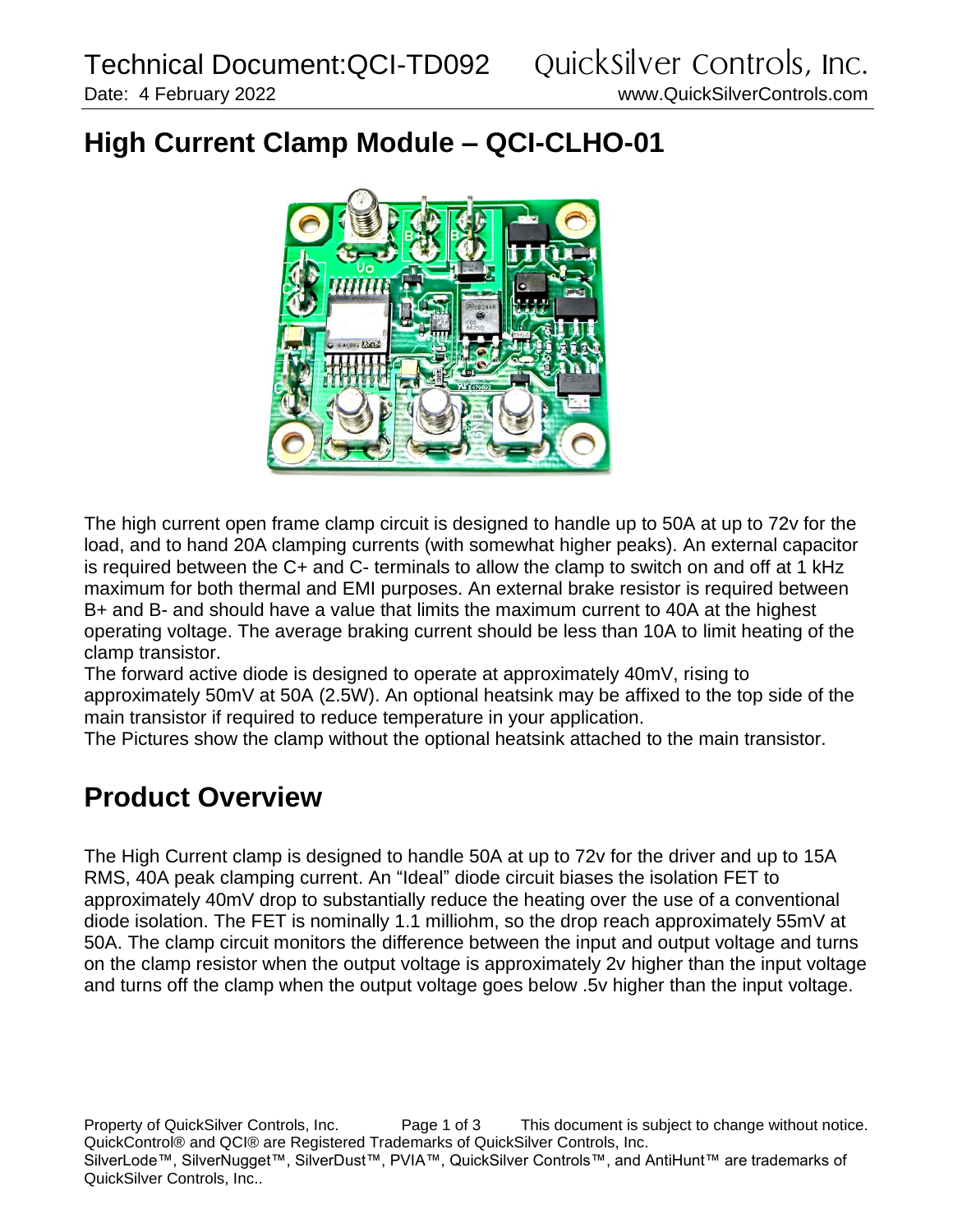## B+ = Brake Resistor  $B<sub>-</sub>$  = Brake resistor V+ Out Power On CAP + Clamp ActiveCAP -  $V+$  in  $V+$  in  $V+$  in  $V+$  (both terminals)  $S$  FT $\overline{1}$

**Pin-out Descriptions**

The input power supply positive lead connects to V+ in, and the negative lead connects to V- (either). The load is connected between V+ out and V-. A capacitor should be tied between Cap+ and CAP-. The value should be sized to according to the maximum regeneration current. For a 1 kHz operation of the clamp circuit, which allows  $\sim$  2v rise before operating, C = I  $\star$  T/V At 20A, .001 sec (1 kHz), and 2 V rise,  $C = 20*0.001/2 = 10,000$  uF. The voltage should be at least 20% more than the supply voltage for safety.

The screw terminals are 5 x 0.8 mm. The lug should be against the base of the screw, with a washer and lock washer and nut or a washer and a MEP nut. The Fast-on connectors are 0.187 inch wide.

The board needs to spaced away from and/or insulated from the mounting surface. The stud and fast-on connectors extend slightly through the PCB.

Two LEDs indicate board operation. One lights whenever power is present, the second lights while the load is being actively clamped. Locations are shown above.

The picture shows the clamp without the optional heatsink attached to the main transistor